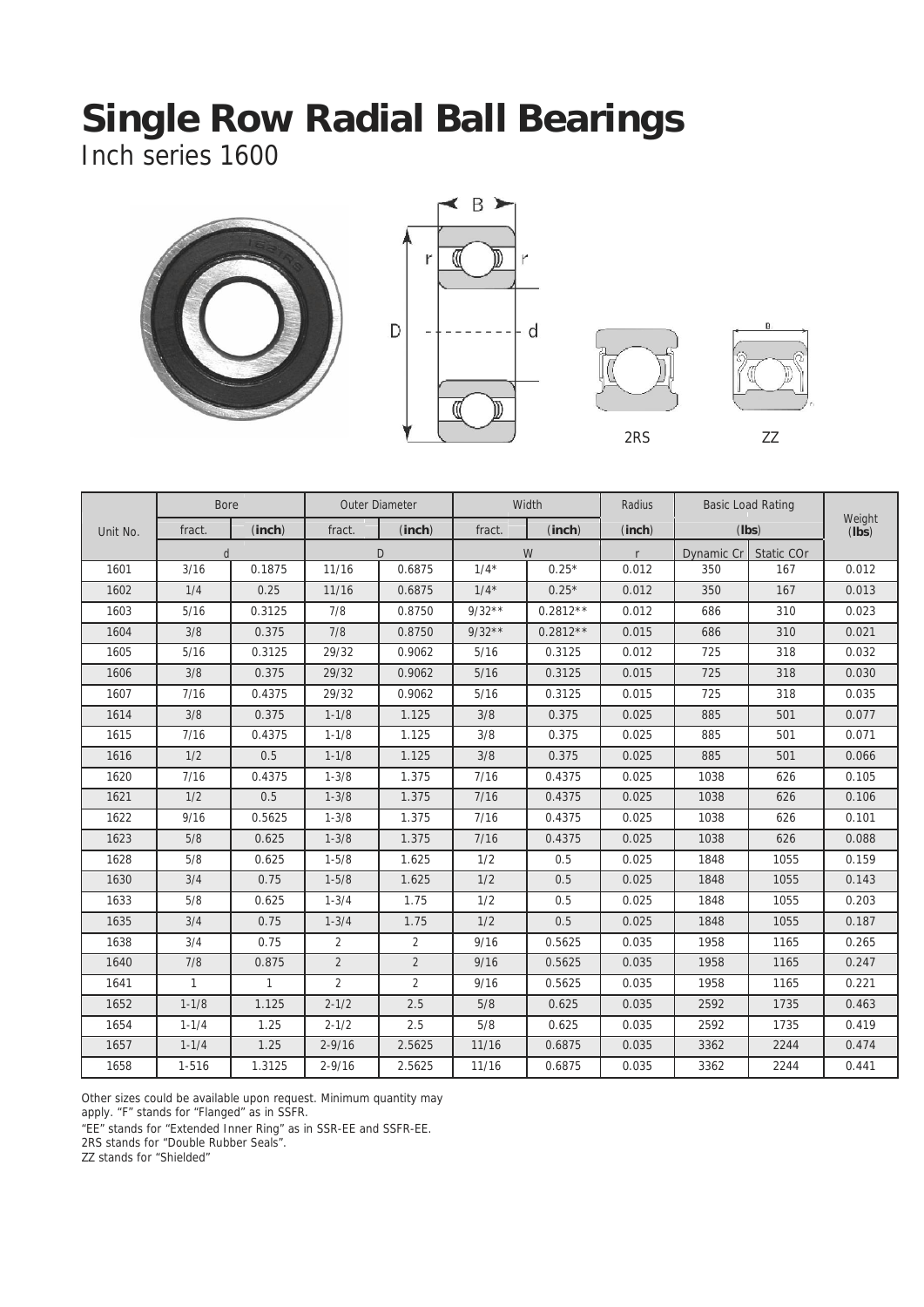Metric Series



#### **16000**

| Unit No. | Bore (mm) | Outer Diameter (mm) | Width (mm)     |            | Basic Load Rating (lbs) | Weight |  |
|----------|-----------|---------------------|----------------|------------|-------------------------|--------|--|
|          | d         | D                   | B              | Dynamic Cr | <b>Static Cor</b>       | (Ibs)  |  |
| 16100    | 10        | 28                  | 8              | 1178       | 545                     | 0.05   |  |
| 16001    | 12        | 28                  | $\overline{7}$ | 1144       | 530                     | 0.042  |  |
| 16101    | 12        | 30                  | 8              | 1201       | 557                     | 0.055  |  |
| 16002    | 15        | 32                  | 8              | 1260       | 641                     | 0.06   |  |
| 16003    | 17        | 35                  | 8              | 1360       | 731                     | 0.065  |  |
| 16004    | 20        | 42                  | 8              | 1550       | 910                     | 0.105  |  |
| 16005    | 25        | 47                  | 8              | 1710       | 1070                    | 0.115  |  |
| 16006    | 30        | 55                  | 9              | 2520       | 1650                    | 0.175  |  |
| 16007    | 35        | 62                  | 9              | 2790       | 1830                    | 0.185  |  |
| 16008    | 40        | 68                  | 9              | 2990       | 2060                    | 0.27   |  |
| 16009    | 45        | 75                  | 10             | 3344       | 2552                    | 0.367  |  |
| 16010    | 50        | 80                  | 10             | 3454       | 2772                    | 0.385  |  |
| 16011    | 55        | 90                  | 11             | 4356       | 3652                    | 0.565  |  |
| 16012    | 60        | 95                  | 11             | 4488       | 3916                    | 0.618  |  |
| 16013    | 65        | 100                 | 11             | 4598       | 4202                    | 0.66   |  |
| 16014    | 70        | 110                 | 13             | 6006       | 5302                    | 0.961  |  |
| 16015    | 75        | 115                 | 13             | 6204       | 5676                    | 1.019  |  |

#### **6700**

| Unit No. | Bore (mm) | Outer Diameter (mm) | Width (mm) | Basic Load Rating (Ibs) | Weight            |       |
|----------|-----------|---------------------|------------|-------------------------|-------------------|-------|
|          |           | D                   | B          | Dynamic Cr              | <b>Static Cor</b> | (lbs) |
| 6701     | 12        | 18                  |            | 207                     | 119               | 0.006 |
| 6702     | 15        | 21                  |            | 211                     | 130               | 0.007 |
| 6703     | 17        | 23                  |            | 224                     | 147               | 0.008 |
| 6704     | 20        | 27                  |            | 233                     | 163               | 0.012 |
| 6705     | 25        | 32                  |            | 242                     | 187               | 0.014 |
| 6706     | 30        | 37                  |            | 253                     | 209               | 0.016 |
| 6707     | 35        | 44                  | 5          | 418                     | 363               | 0.030 |
| 6708     | 40        | 50                  |            | 550                     | 495               | 0.046 |
| 6709     | 45        | 55                  |            | 583                     | 539               | 0.050 |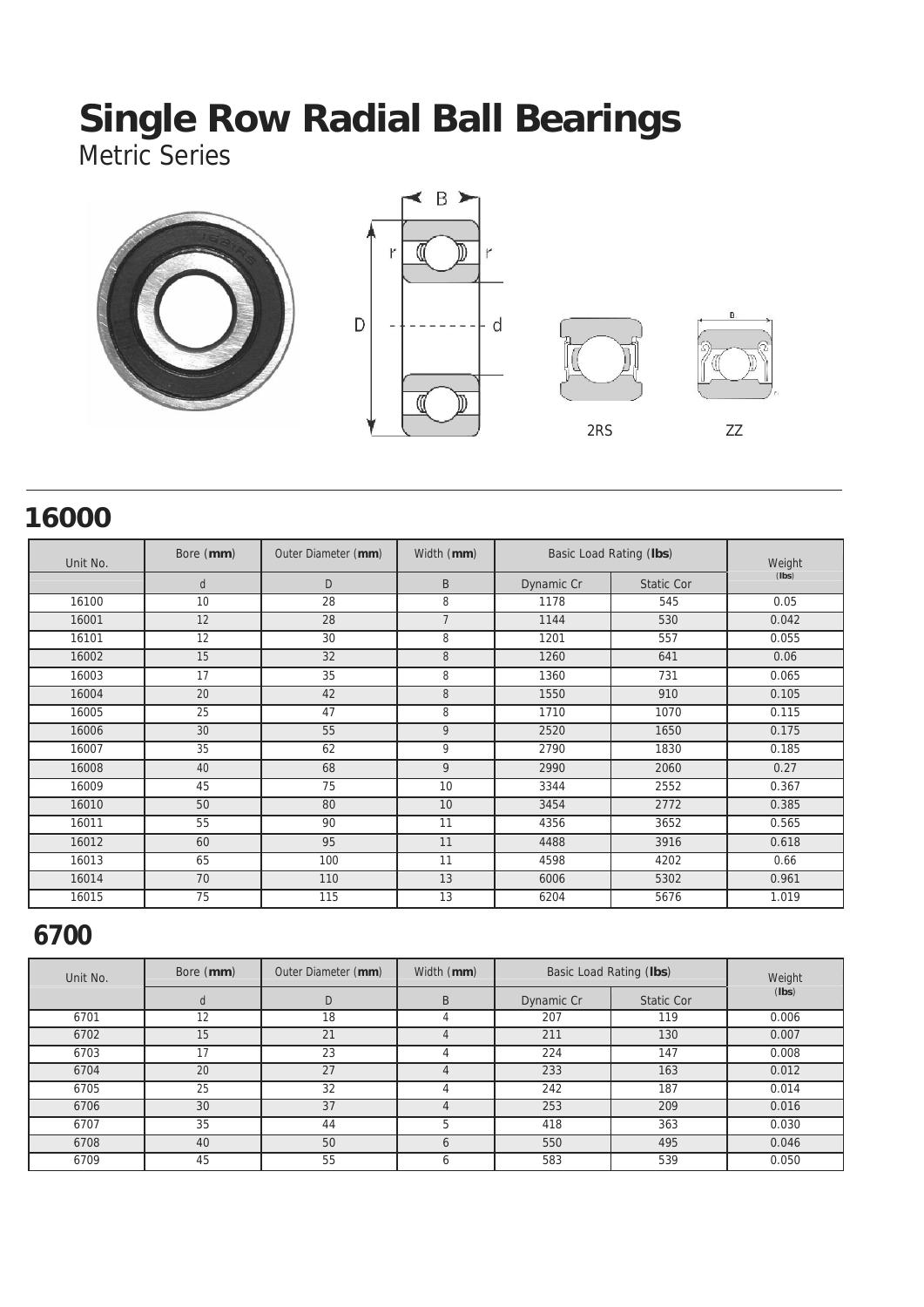Metric Series



#### **6800**

| Unit No. | Bore (mm) | Outer Diameter (mm) | Width (mm)     | Radius (mm)  | Basic Load Rating (Ibs) |            | Weight |  |
|----------|-----------|---------------------|----------------|--------------|-------------------------|------------|--------|--|
|          | d         | D                   | B              | $\mathsf{r}$ | Dynamic Cr              | Static COr | (Ibs)  |  |
| 6800     | 10        | 19                  | 5              | 0.5          | 328                     | 156        | 0.005  |  |
| 6801     | 12        | 21                  | 5              | 0.5          | 344                     | 176        | 0.006  |  |
| 6802     | 15        | 24                  | 5              | 0.5          | 372                     | 212        | 0.007  |  |
| 6803     | 17        | 26                  | 5              | 0.5          | 504                     | 289        | 0.008  |  |
| 6804     | 20        | 32                  | $\overline{7}$ | 0.5          | 720                     | 416        | 0.019  |  |
| 6805     | 25        | 37                  | $\overline{7}$ | 0.5          | 772                     | 499        | 0.022  |  |
| 6806     | 30        | 42                  | $\overline{7}$ | 0.5          | 848                     | 611        | 0.026  |  |
| 6807     | 35        | 47                  | $\overline{7}$ | 0.5          | 880                     | 679        | 0.029  |  |
| 6808     | 40        | 52                  | 7              | 0.5          | 912                     | 739        | 0.033  |  |
| 6809     | 45        | 58                  | $\overline{7}$ | 0.5          | 1135                    | 953        | 0.04   |  |
| 6810     | 50        | 65                  | $\overline{7}$ | 0.5          | 1184                    | 1028       | 0.052  |  |
| 6811     | 55        | 72                  | 9              | 0.5          | 1584                    | 1365       | 0.083  |  |
| 6812     | 60        | 78                  | 10             | 0.5          | 2064                    | 1785       | 0.106  |  |

### **6900**

| Unit No. | Bore (mm) | Outer Diameter (mm) | Width (mm)<br>Radius (mm) |     | Basic Load Rating (Ibs) | Weight<br>(Ibs) |       |
|----------|-----------|---------------------|---------------------------|-----|-------------------------|-----------------|-------|
|          | u         | D                   | B                         |     | Dynamic Cr              | Static COr      |       |
| 6901     | 12        | 24                  | 6                         | 0.5 | 520                     | 248             | 0.011 |
| 6902     | 15        | 28                  |                           | 0.5 | 736                     | 345             | 0.016 |
| 6903     | 17        | 30                  |                           | 0.5 | 840                     | 435             | 0.018 |
| 6904     | 20        | 37                  | Q                         | 0.5 | 1144                    | 619             | 0.036 |
| 6905     | 25        | 42                  | 9                         | 0.5 | 1264                    | 765             | 0.042 |
| 6906     | 30        | 47                  | 9                         | 0.5 | 1304                    | 848             | 0.048 |
| 6907     | 35        | 55                  | 10                        |     | 2008                    | 1253            | 0.074 |
| 6908     | 40        | 62                  | 12                        |     | 912                     | 739             | 0.11  |
| 6909     | 45        | 68                  | 12                        |     | 2720                    | 1898            | 0.128 |
| 6910     | 50        | 72                  | 12                        |     | 2800                    | 2063            | 0.132 |
| 6911     | 55        | 80                  | 13                        | 1.5 | 2880                    | 2235            | 0.18  |
| 6912     | 60        | 85                  | 13                        | 1.5 | 2960                    | 2400            | 0.193 |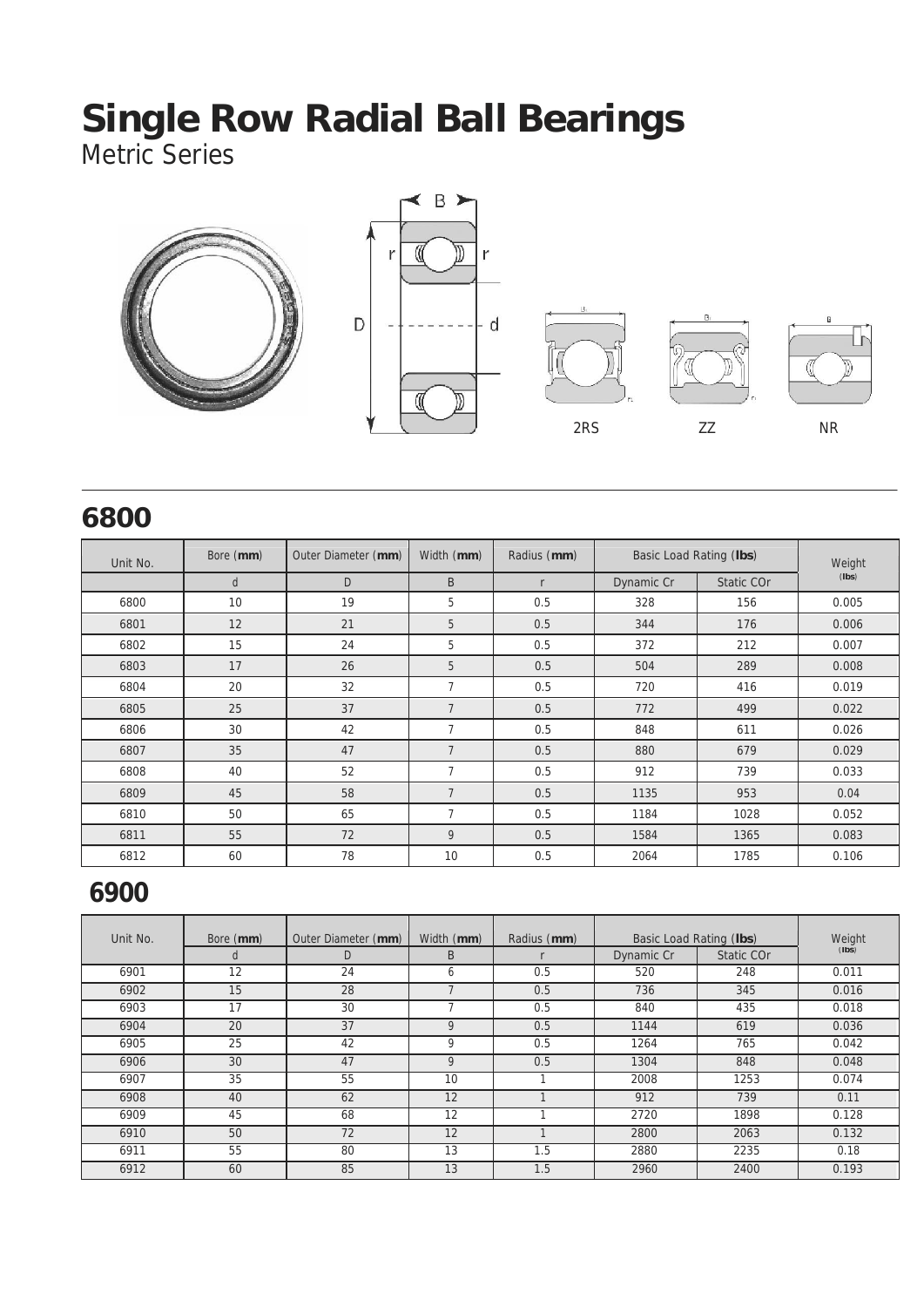Maximum-Capacity Type-Series



#### **BL200**

| Unit No.     | Bore (mm) | Outer Diameter (mm) | Width (mm) | Radius (mm)    |           | Limiting Speed (rpm) | Basic Load Rating (lbs) |                   | Weight |
|--------------|-----------|---------------------|------------|----------------|-----------|----------------------|-------------------------|-------------------|--------|
|              | d         | D                   | B          |                | <b>ZZ</b> | 2RS                  | Dynamic Cr              | <b>Static Cor</b> | (lbs)  |
| <b>BL205</b> | 25        | 52                  | 15         | 1.5            | 12.000    | 9.000                | 3.800                   | 2.360             | 0.312  |
| <b>BL206</b> | 30        | 62                  | 16         | 1.5            | 10.000    | 7.500                | 5.600                   | 3.650             | 0.471  |
| <b>BL207</b> | 35        | 72                  | 17         | $\overline{2}$ | 8.800     | 6.600                | 7.400                   | 4.950             | 0.700  |
| <b>BL208</b> | 40        | 80                  | 18         | $\overline{2}$ | 7.800     | 5.850                | 8.800                   | 6.250             | 0.880  |
| <b>BL209</b> | 45        | 85                  | 19         | 2              | 7.000     | 5.250                | 9.900                   | 7.150             | 1.000  |
| <b>BL210</b> | 50        | 90                  | 20         | $\overline{2}$ | 6.400     | 4.800                | 10.300                  | 7.850             | 1.100  |
| <b>BL211</b> | 55        | 100                 | 21         | 2.5            | 5.800     | 4.350                | 12.800                  | 9.850             | 1.500  |
| <b>BL212</b> | 60        | 110                 | 22         | 2.5            | 5.400     | 4.050                | 15.500                  | 12.200            | 1.900  |
| <b>BL213</b> | 65        | 120                 | 23         | 2.5            | 4.900     | 3.675                | 16.900                  | 13.500            | 2.400  |
| <b>BL214</b> | 70        | 125                 | 24         | 2.5            | 4.600     | 3.450                | 18.300                  | 14.900            | 2.600  |
| <b>BL215</b> | 75        | 130                 | 25         | 2.5            | 4.300     | 3.225                | 19.100                  | 16.100            | 2.790  |

### **BL300**

| Unit No.     | Bore (mm) | Outer Diameter (mm) | Width (mm) | Radius (mm)    | Limiting Speed (rpm) |       |            | Basic Load Rating (Ibs) | Weight |
|--------------|-----------|---------------------|------------|----------------|----------------------|-------|------------|-------------------------|--------|
|              | d         | D                   | B          |                | ZZ                   | 2RS   | Dynamic Cr | <b>Static Cor</b>       | (lbs)  |
| <b>BL305</b> | 26        | 62                  | 17         | 2              | 11.000               | 8.250 | 6.050      | 3.500                   | 0.568  |
| <b>BL306</b> | 30        | 72                  | 19         | $\overline{2}$ | 9.000                | 6.750 | 7.400      | 4.650                   | 0.858  |
| <b>BL307</b> | 35        | 80                  | 21         | 2.5            | 7.900                | 5.925 | 9.800      | 6.450                   | 1.100  |
| <b>BL308</b> | 40        | 90                  | 23         | 2.5            | 7.000                | 5.250 | 12.300     | 8.050                   | 1.500  |
| <b>BL309</b> | 45        | 100                 | 25         | 2.5            | 6.300                | 4.725 | 14.700     | 9.900                   | 2.100  |
| <b>BL310</b> | 50        | 110                 | 27         | 3              | 5.700                | 4.275 | 17.200     | 11.800                  | 2.680  |
| <b>BL311</b> | 55        | 120                 | 29         | 3              | 5.200                | 3.900 | 21.100     | 15.200                  | 3.410  |
| <b>BL312</b> | 60        | 130                 | 31         | 3              | 4.800                | 3.600 | 24.100     | 17.600                  | 4.220  |
| <b>BL313</b> | 65        | 140                 | 33         | 3              | 4.400                | 3.300 | 27.300     | 20.200                  | 5.190  |
| <b>BL314</b> | 70        | 150                 | 35         | 3              | 4.100                | 3.075 | 30.500     | 23.000                  | 6.490  |
| <b>BL315</b> | 75        | 160                 | 37         | 3              | 3.800                | 2.850 | 33.500     | 26.000                  | 7.920  |